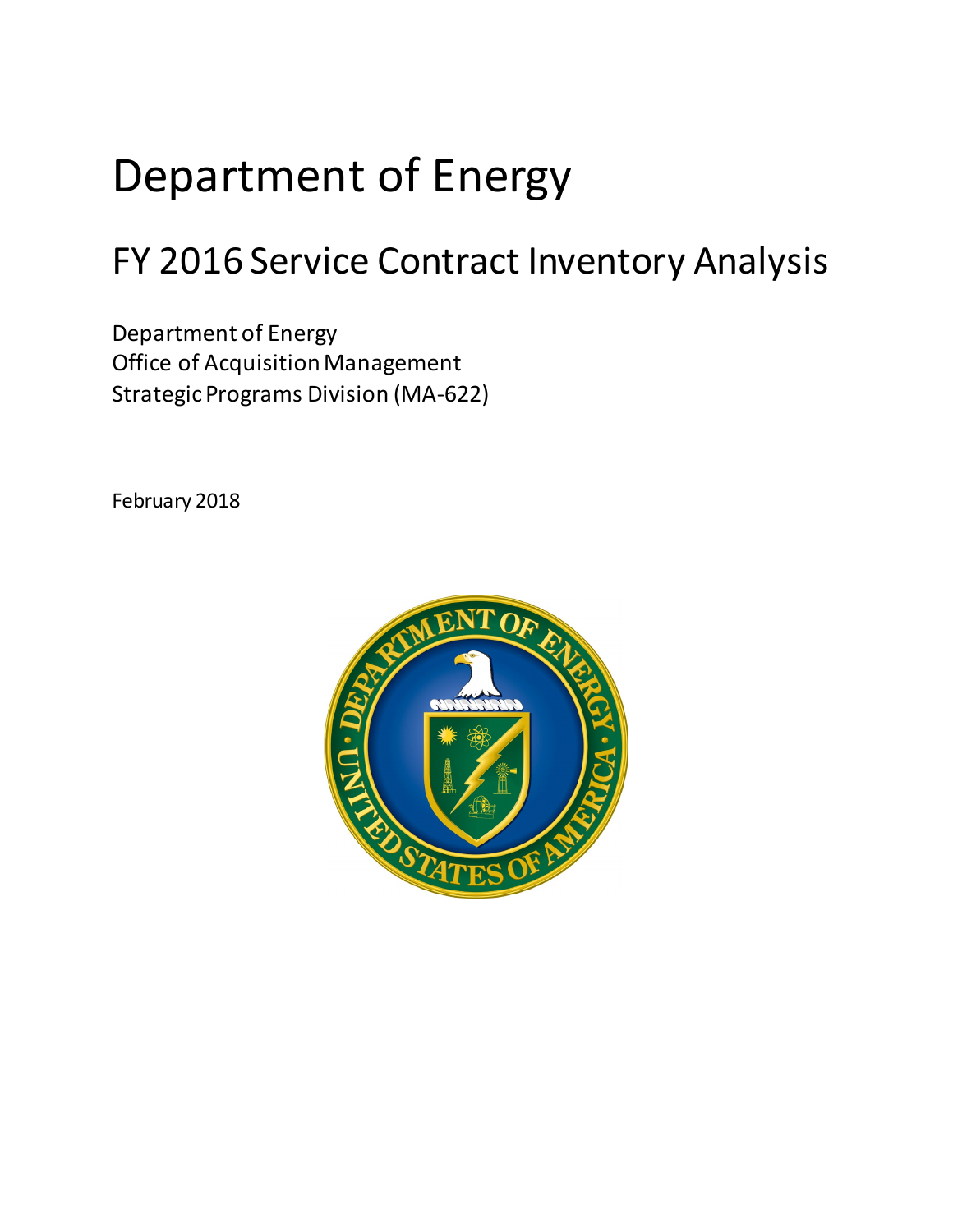### **Contents**

|                                     | Page |
|-------------------------------------|------|
| Section 1: Scope                    | 1    |
| Section 2: Methodology              | 3    |
| Section 3: Findings                 | 5    |
| Section 4: Actions Taken or Planned | 6    |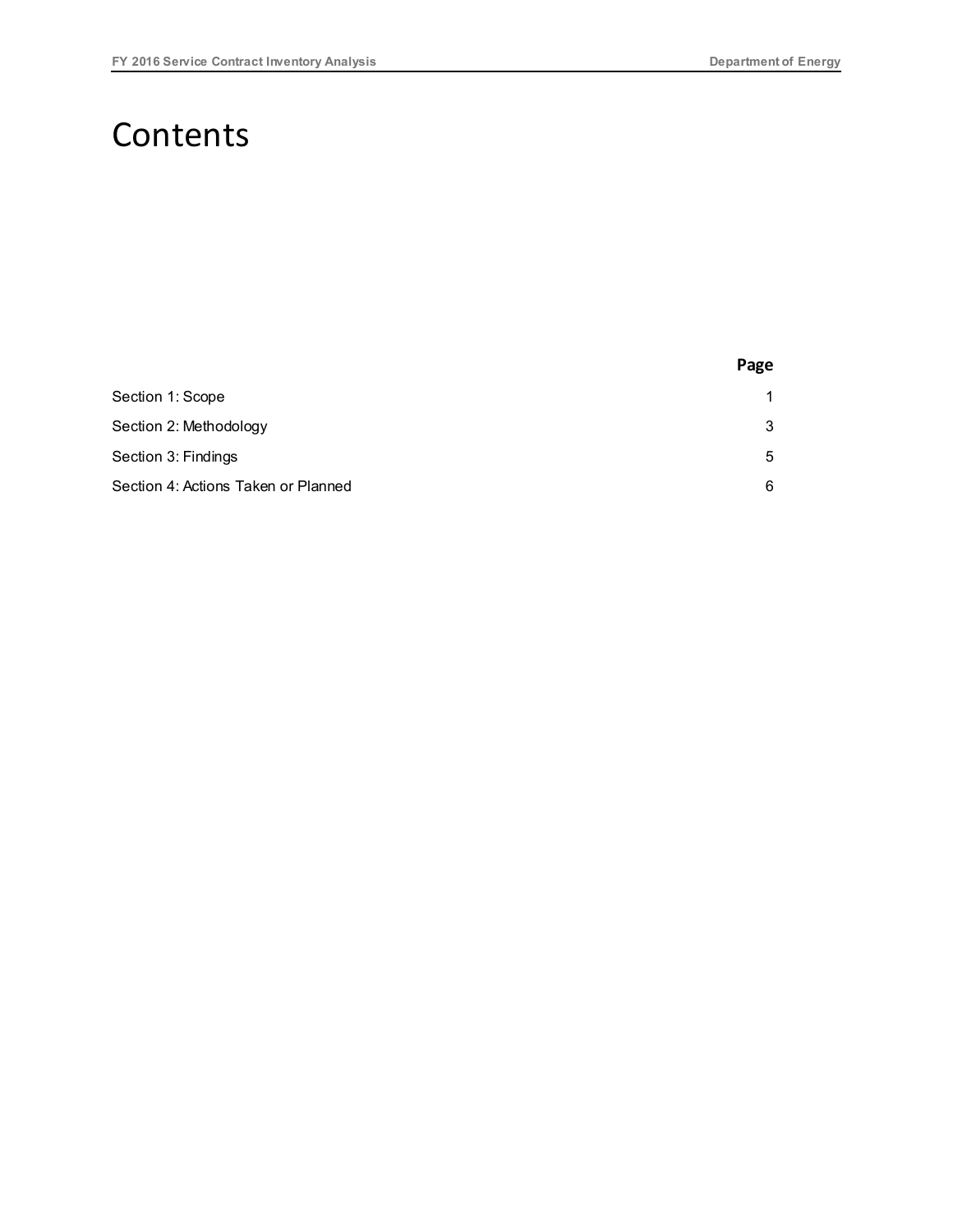### <span id="page-2-0"></span>Section 1: Scope

#### **Service Contract Inventories**

Section 743 of Division C of the FY 2010 Consolidated Appropriations Act, P.L. 111-117, requires civilian agencies to prepare and analyze an annual inventory of their service contracts. Office of Management and Budget's (OMB) Memorandum dated November 5, 2010, Subject: "Service Contract Inventories," provided additional guidance to agencies on how to prepare and analyze a survey of service contracting actions in FY 2010. Each agency was to conduct a meaningful analysis of the data in the inventory for the purpose of determining if contract labor is being used in an appropriate and effective manner and if the mix of federal employees and contractors in the agency is effectively balanced.

As directed by the OMB Memorandum, the Department of Energy (DOE) used the data elements cited in section 743 of Division C of the FY 2010 Consolidated Appropriations Act, P.L. 111-117 and followed the guidance outlined in OMB's Office of Federal Procurement Policy's Policy (OFPP) Letter 11-01 "Performance of Inherently Governmental and Critical Functions" (dated September 12, 2011).

OMB provided a list of priority functions for review called Special Interest Functions (SIFs). OMB identified the SIFs for increased management consideration for review based on concerns of increased risk of losing control of mission and operations as identified through a review of recent Government reports<sup>[1](#page-2-1)</sup> and its own analysis. The SIFs for increased management attention are listed by their Product Service Codes (PSC) in *Figure 1: OMB Designated Special Interest Functions*. [2](#page-2-2)

| <b>PSC</b> | <b>PSC Description</b>                                         |
|------------|----------------------------------------------------------------|
| D302       | IT and Telecom-Systems Development                             |
| D307       | IT and Telecom-IT Strategy and Architecture                    |
| D310       | IT ad Telecom-Cyber Security and Data Backup                   |
| D314       | IT and Telecom-System Acquisition Support                      |
| R408       | Support - Professional: Program Management/Support             |
| R413       | Support - Professional: Intelligence                           |
| R414       | <b>Systems Engineering Services</b>                            |
| R421       | <b>Technical Assistance</b>                                    |
| R423       | Support - Professional: Intelligence                           |
| R425       | Support - Professional: Engineering/Technical                  |
| R497       | Support - Professional: Personal Services Contracts            |
| R707       | Support - Management: Contract/Procurement/Acquisition Support |

**Figure 1: OMB Designated Special Interest Functions**

The list of SIFs was further expanded for use with the Department identified spending reduction initiatives as shown in *Figure 2: FY 2016 Special Interest Functions*.

<span id="page-2-1"></span> <sup>1</sup> OMB November 5, 2010 Memorandum titled Service Contract Inventories states such reports were authored by the Government Accountability Office, the Commission on Wartime Contracting, agency Inspectors General, Congressional Committees, and the Acquisition Law Panel (also referred to as the "SARA Panel").

<span id="page-2-2"></span><sup>2</sup> The PSCs designated as SIFs have been updated per OMB email from Daniel I. Gordon, Administrator for Federal Procurement Policy to the CAO Council, August 2011.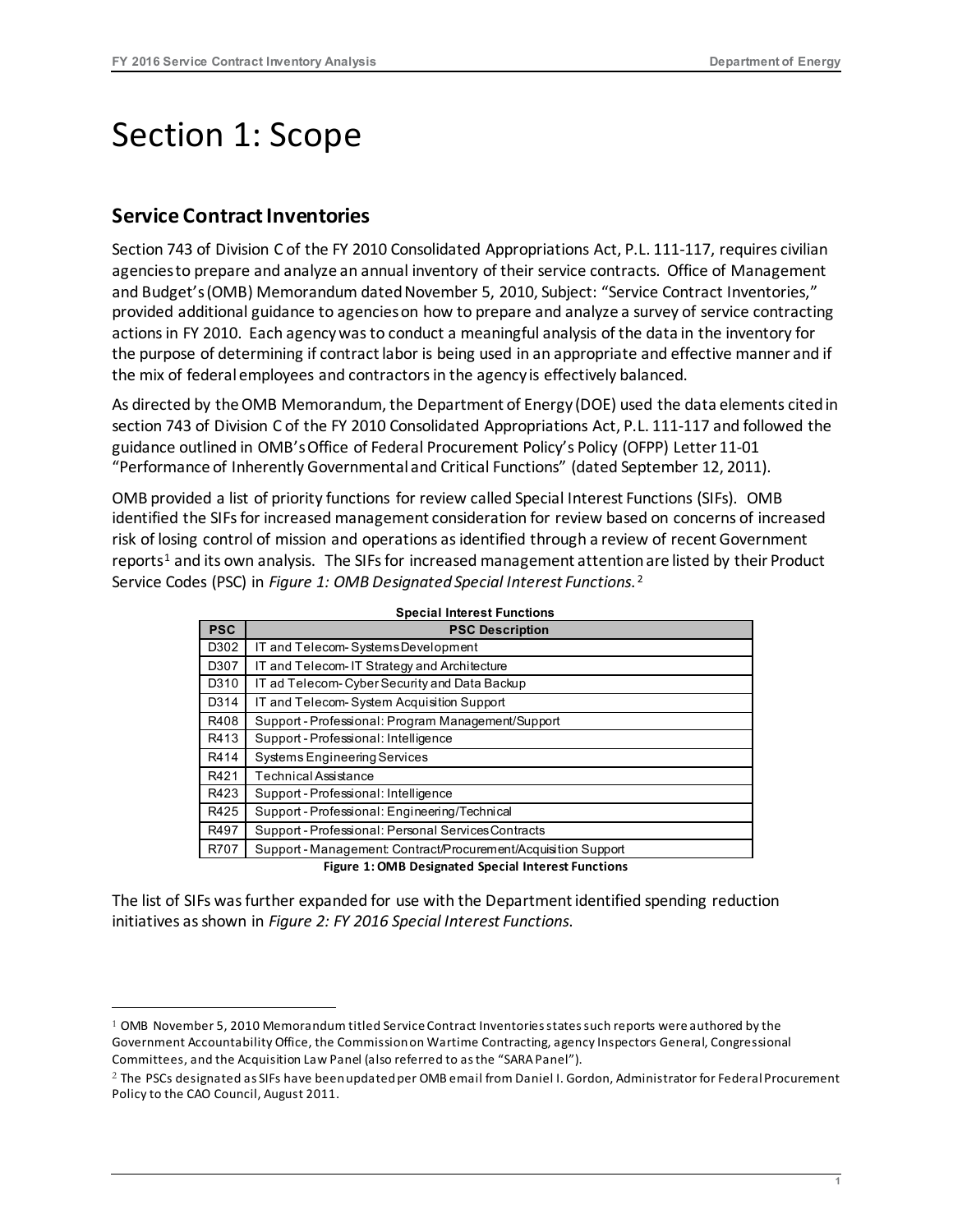| <b>PSC</b> | <b>PSC Description</b>                                        | <b>Obligations</b> | % of Total Obligations |
|------------|---------------------------------------------------------------|--------------------|------------------------|
| D302       | IT AND TELECOM- SYSTEMS DEVELOPMENT                           | \$22,051,408       | 0.08%                  |
| D307       | IT AND TELECOM- IT STRATEGY AND ARCHITECTURE                  | \$0                | 0.00%                  |
| D310       | IT AND TELECOM- CYBER SECURITY AND DATA BACKUP                | \$549,850          | 0.00%                  |
| D314       | IT AND TELECOM- SYSTEM ACQUISITION SUPPORT                    | \$13,330,705       | 0.05%                  |
| D399       | IT AND TELECOM- OTHER IT AND TELECOMMUNICATIONS               | \$33,208,611       | 0.12%                  |
| F999       | OTHER ENVIRONMENTAL SERVICES                                  | \$1,350,876,683    | 4.78%                  |
| R408       | SUPPORT- PROFESSIONAL: PROGRAM MANAGEMENT/SUPPORT             | \$70,808,498       | 0.25%                  |
| R413       | SUPPORT - PROFESSIONAL: INTELLIGENCE                          | \$0                | 0.00%                  |
| R414       | <b>SYSTEMS ENGINEERING SERVICES</b>                           | \$0                | 0.00%                  |
| R421       | TECHNICAL ASSISTANCE                                          | \$7,155,478        | 0.03%                  |
| R423       | SUPPORT- PROFESSIONAL: INTELLIGENCE                           | \$28,515,923       | 0.10%                  |
| R425       | SUPPORT- PROFESSIONAL: ENGINEERING/TECHNICAL                  | \$173,710,624      | 0.61%                  |
| R499       | SUPPORT- PROFESSIONAL: OTHER                                  | \$345,744,769      | 1.22%                  |
| R699       | SUPPORT- ADMINISTRATIVE: OTHER                                | \$132,507,735      | 0.47%                  |
| R707       | SUPPORT- MANAGEMENT: CONTRACT/PROCUREMENT/ACQUISITION SUPPORT | \$0                | 0.00%                  |
| S206       | HOUSEKEEPING- GUARD                                           | \$178,797,950      | 0.63%                  |
| U099       | EDUCATION/TRAINING- OTHER                                     | \$278,612,152      | 0.99%                  |
| Y153       | <b>CONSTRUCT/PRODUCTION BLDGS</b>                             | \$326,953,000      | 1.16%                  |
| Y199       | <b>CONSTRUCT/MISC BLDGS</b>                                   | \$173,737,832      | 0.61%                  |
| Y299       | CONTRUCT/ALL OTHER NON-BLDG FACS                              | \$8,642,545        | 0.03%                  |
|            | <b>Grand Total</b>                                            | \$3,145,203,762    | 11.13%                 |
|            | <b>Total Obligations</b>                                      | \$28,252,306,309   |                        |

#### **Figure 2: FY 2016 Special Interest Functions**

The DOE studied the SIFs/PSCs reflected in Figure 2 above. The applicable contracts were selected for review based upon their being encompassed in OMB's list of SIFs, as well as DOE's list of contracts to be studied. The total dollars obligated to those specific PSCs were \$3,145,203,762, representing 11.13% of total obligations. The number of contract actions reviewed totaled 4,244.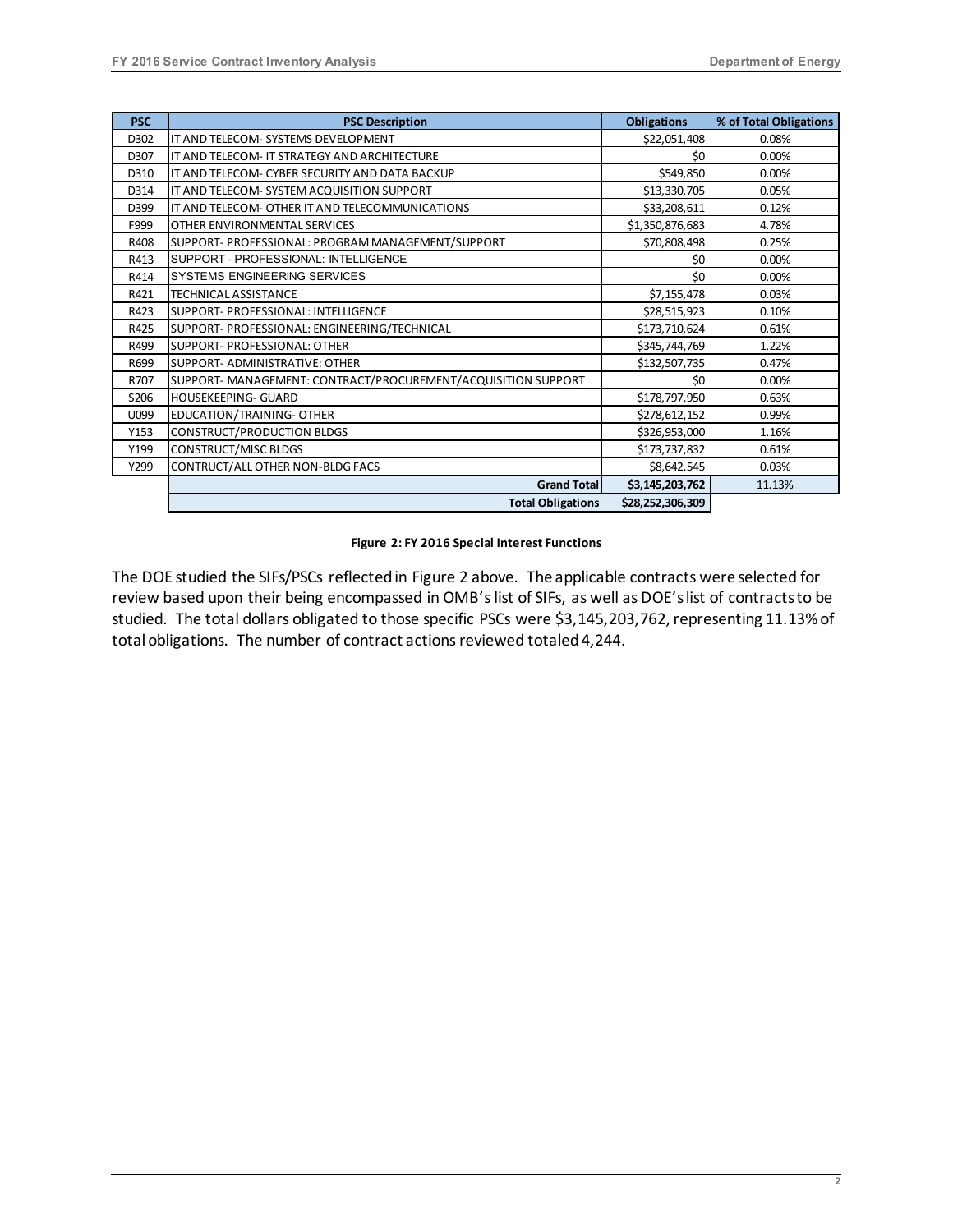### <span id="page-4-0"></span>Section 2: Methodology

The DOE and NNSA approach was performed in accordance with the criteria set out in Consolidated Appropriations Act, 2010, (Pub. L. No. 111-117, § 743 (2009)) and Appendix D of the November 5, 2010 Office of Management and Budget (OMB) Memorandum on Service Contract Inventories, and will ultimately identify contracts for a more in-depth review.

The DOE Office of Acquisition Management (OAM) and NNSA Acquisition Management (AM) developed the basic inventory in accordance with OMB guidance with the help of the Heads of Contracting Activities (HCA). A list of special interest functions by Product Service Code (PSC) for contracts to be reviewed in response to the criteria required by Section 743 was provided in guidance to the HCAs.

DOE and NNSA took the following steps in the process of its analysis:

- **Step 1:** Identify service contracts with special interest functions.
- **Step 2:** Notify respective programs responsible for contract functions.
- **Step 3:** Programs identify contracts for in-depth review based on following criteria:
	- $\circ$  Based on the 10 criteria identified within the Consolidated Appropriations Act, DOE Programs will prioritize its selection of contracts for further review in the following order:
		- Tier 1: Potential for IG performance by contractors;
		- Tier 2: Contracts providing services classified as special interest functions;
		- Tier 3: Contracts that do *not* include special interest functions, but were awarded on a non-competitive basis; and
		- Tier 4: Contracts that do *not* include special interest functions, but meet any one of the remaining designated criteria.
- **Step 4:** Programs evaluate contracts in accordance with policy and guidance.
- **Step 5:** Programs report results of evaluation to OAM for consolidation.
- **Step 6:** COs review contractor data and work with contractors to make revisions and fill gaps, as necessary.
- **Step 7:** OAM reports consolidated results of analysis as well as the supplemental report to OMB/OFPP.

OFPP has issued guidance documents addressing these requirements; Service Contract Inventories, Memorandum to Chief Acquisition Officers and Senior Procurement Executives, dated November 5, 2010 and December 19, 2011. OFPP has since issued an Alert dated October 5, 2017, Subject: "FY 2017 Service Contract Inventories".

The Department also made procurement activities aware of several recommendations that were made recently by the Government Accountability Office (GAO) in its report "Civilian Service Contract Inventories: [Opportunities Exist to Improve Agency Reporting and Review Efforts", GAO-12-1007](http://www.gao.gov/assets/650/648939.pdf)  [\(September 2012\)](http://www.gao.gov/assets/650/648939.pdf) to help improve the quality of agency analyses and the value of inventories as a management tool.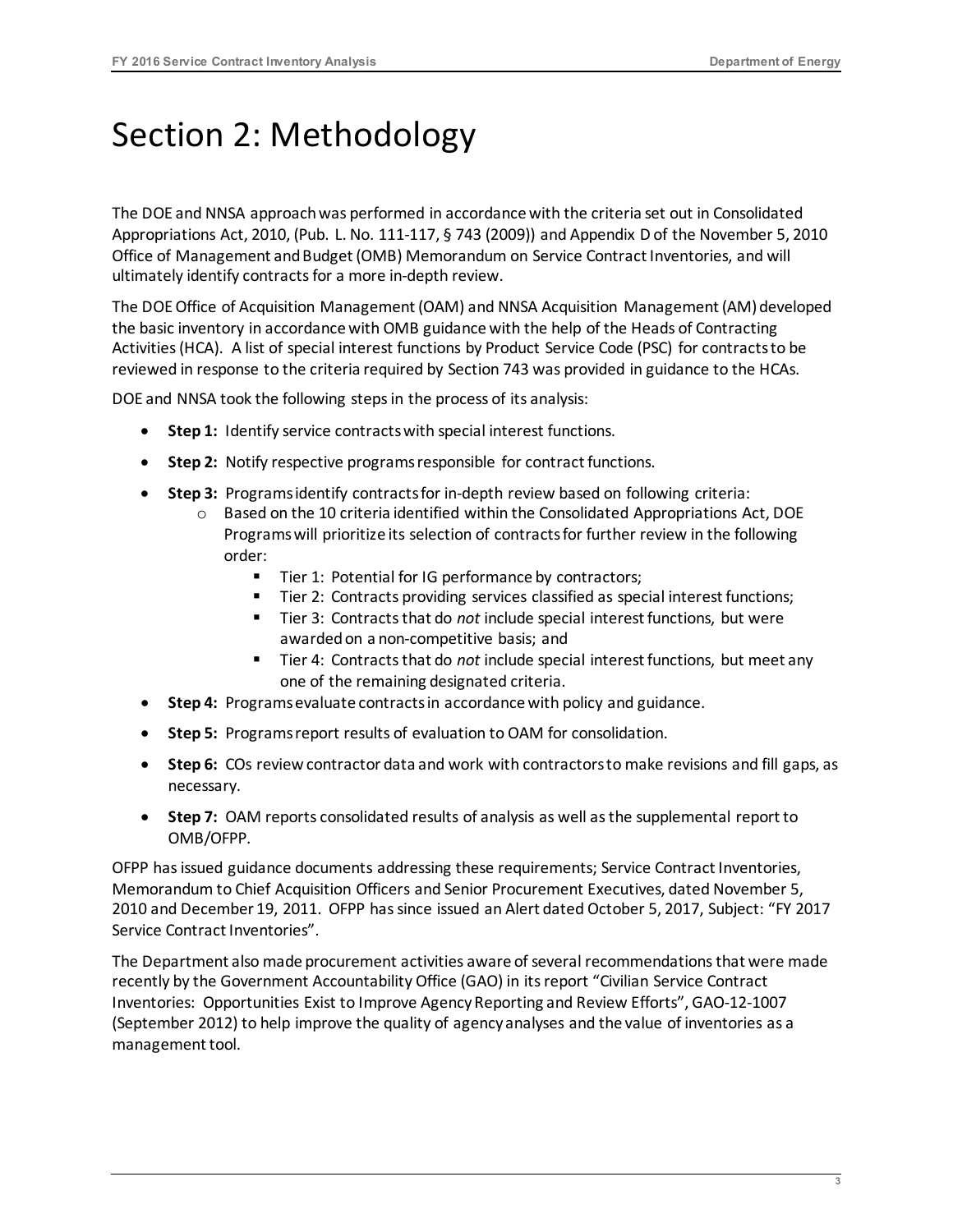In its report, GAO reviewed a sample of agencies' analyses of their FY 2010 inventories and identified several practices that could help to improve the quality of agency analyses in determining the effective and appropriate use of contractors. Specifically, GAO recommended that agencies --

- Fully describe the scope of the inventory reviews, including information such as the number of contracts and the percentage of contracts reviewed for each product and service code selected and the total universe of contracts;
- Report on the number of contractor personnel and functions that were involved with the workforce issues identified during their inventory reviews; and
- Include the status of agency efforts to resolve findings identified in previous reviews until they are resolved.

The Department guidance also told the procurement activities to consider the points below as they prepared and refined their draft reports:

**Scope**. The report should describe the special interest functions studied by the agency, and the dollars obligated to those specific product and service codes (PSCs) in FY 2016. *The report should also describe how many contracts were reviewed, how the contracts were selected for review, and the percentage of obligations the contracts covered for the product and service codes on which the review focused* (provided by HCAs).

**Methodology** (provided by HCAs). The report should discuss the methodology used to support its analysis (e.g., sampled contract files, conducted interviews of members of the acquisition workforce working on specific contracts of interest).

**Findings** (provided by HCAs). The report should summarize the findings, including a brief discussion of the extent to which the desired outcomes described in section 743(e) (2) are being met (e.g., the activity is not using contractor employees to perform critical functions in such a way that could affect the ability of the activity to maintain control of its mission and operations). *Where workforce issues are identified, the report should identify the*  estimated number of contractor personnel and/or labor resources involved (e.g., in "full*time equivalents").*

**Actions taken or planned** (provided by HCAs). The report should explain the steps the activity has taken or plans to take to address any identified weaknesses or challenges.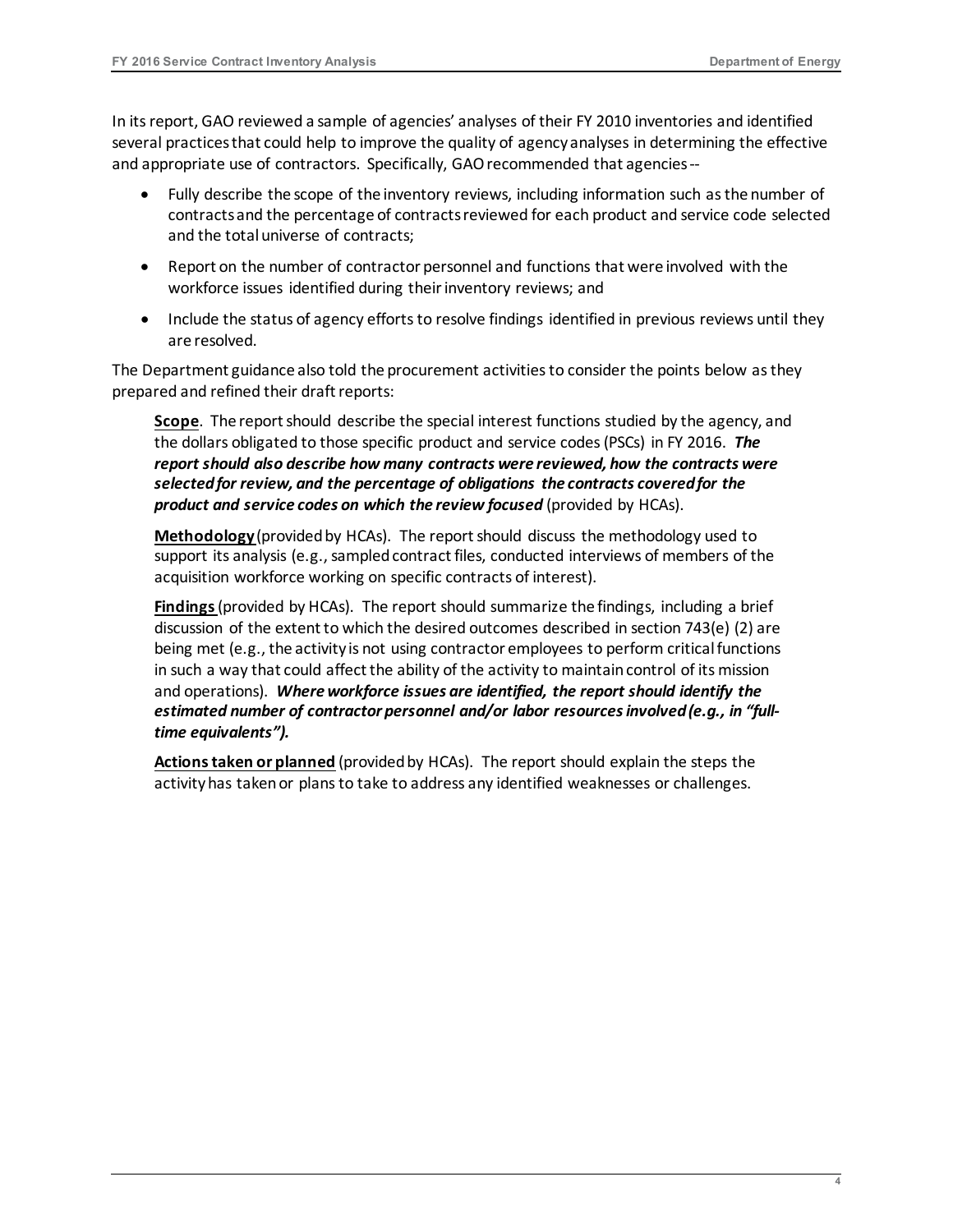### <span id="page-6-0"></span>Section 3: Findings

#### **Summary**

The Service Contract inventory is a tool for assisting agenciesin better understanding how contracted services are being used to support mission and operations and whether the contractors' skills are being utilized in an appropriate manner.

#### **Service Contract Inventory**

The results of the Department's service contract inventory continue to be favorable in terms of meeting OMB initiatives. Specifically, the outcome of the Department's inventory analysis resulted in the following findings:

- 1. None of the contracts are characterized as "personal services" as defined by the Federal Acquisition Regulation;
- 2. Contractor employees do not perform any inherently governmental functions;
- 3. Ongoing comprehensive monitoring and evaluations are performed by government personnel and the contractor performance requirements have not changed or been expanded to be classified as inherently governmental type functions;
- 4. Contractor employees are not performing critical functions in such a way that would affect the Department's ability to maintain control of its missions and operations; and
- 5. Sufficient government personnel are available and assigned to manage and oversee contracts effectively without the need to rebalance the mix of federal and contractor employees.

The service contracts that contain special interest functions comprise only 11.13 percent of the Department's overall obligations, or \$3,145,203,762. A vast majority of the contracts are competed (70%), and most are either cost reimbursable or time and material type. Most of the special interest functions are supported by businesses from the entire spectrum of the social economic groups.

The Department's top 10 PSCs are encompassed by Management and Operating (M&O) contracts or contracts related to the M&O business model. The obligations for these series of PSCs are consistent with what the Department has reported for several years: approximately 85 percent or more of DOE obligations are associated with M&O contracts. The inventory also shows that a majority of these contracts are competed and because of the business model that is used, a majority are cost type contracts.